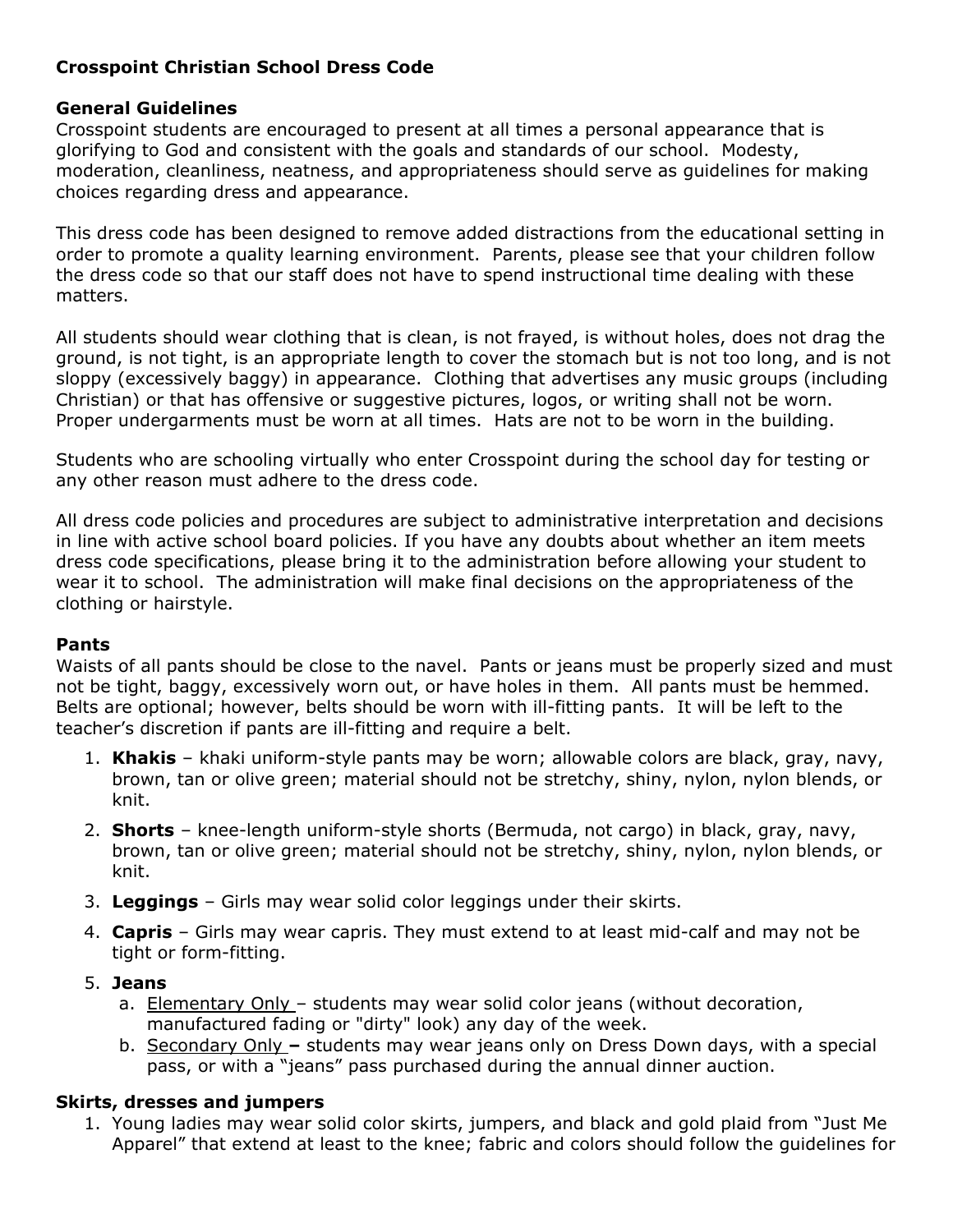pants; may be worn any day of the week. Skorts may be worn if they meet the same qualifications as shorts (at least to the knee; see #2 pants).

2. On chapel day only, young ladies may (but are not required to) wear nice dresses, skirts, or jumpers. They must not be sleeveless, sheer, or tight fitting. They must extend at least to the knee.

### **Shirts**

Shirts may **not be sleeveless or made of sheer material**. Undergarments may not be visible.

- 1. **Polos** traditional style and fabric, loose-fitting, long tails, with buttons; may be short or long sleeve, any color or print; may only have pocket-sized logos (no logos across the front or back of the shirt)
- 2. **Oxford style** collared shirt with buttons from collar to hem; **only** the collar button may be unbuttoned; may be short or long sleeve, any color or print.
- 3. **Long-sleeved shirts** may be worn under short-sleeved shirts provided both shirts meet dress code
- 4. **Turtlenecks** long sleeve turtlenecks may only be worn under sweaters, vests, or jumpers
- 5. **Shirt tails**  all shirts may be untucked as long as they are neat and modest. A student abusing this privilege may lose it.

#### **Sweaters & Vests**

All sweaters must be modest and no longer than mid hip. Vests may only be worn over an approved top not to extend beyond the vest. Collared shirts are required underneath V-neck or open sweaters.

## **Spirit Wear**

Spirit Wear may only be worn on Fridays or dress down days. Spirit Wear is defined as approved tops (t-shirts, hoodies and sweatshirts) with a CCS logo or sports tournament t-shirts.

## **Shoes**

Shoes are to be worn at all times. Sandals with backs are permitted except on P.E. days. All P.E. students are required to wear tennis shoes. Shoes should be neat and clean. Elementary students may not wear flip-flops or slides for safety reasons.

Secondary students may wear nice *sandals*. *No flip flops or slides are allowed except on designated dress down days*. *Closed in clogs are allowed.* No slides shall be worn other than special dress down days and after dismissal in preparation for an athletic event at the end of a day.

#### **Hair**

All students must have conservative hairstyles that do not draw undue attention. Boys may not wear their hair below the top of the collar in the back, or longer than the eyebrows or the middle of the ears. **No** facial hair is allowed. No faddish hairstyles are allowed (i.e. cornrows, tails, flops, shaved emblems or lines, Mohawks, excessive or unusual coloring or bleaching).

Elementary students may NOT have hair that is dyed.

Secondary students may have hair that is dyed in natural colors (no blue, green, purple, etc.).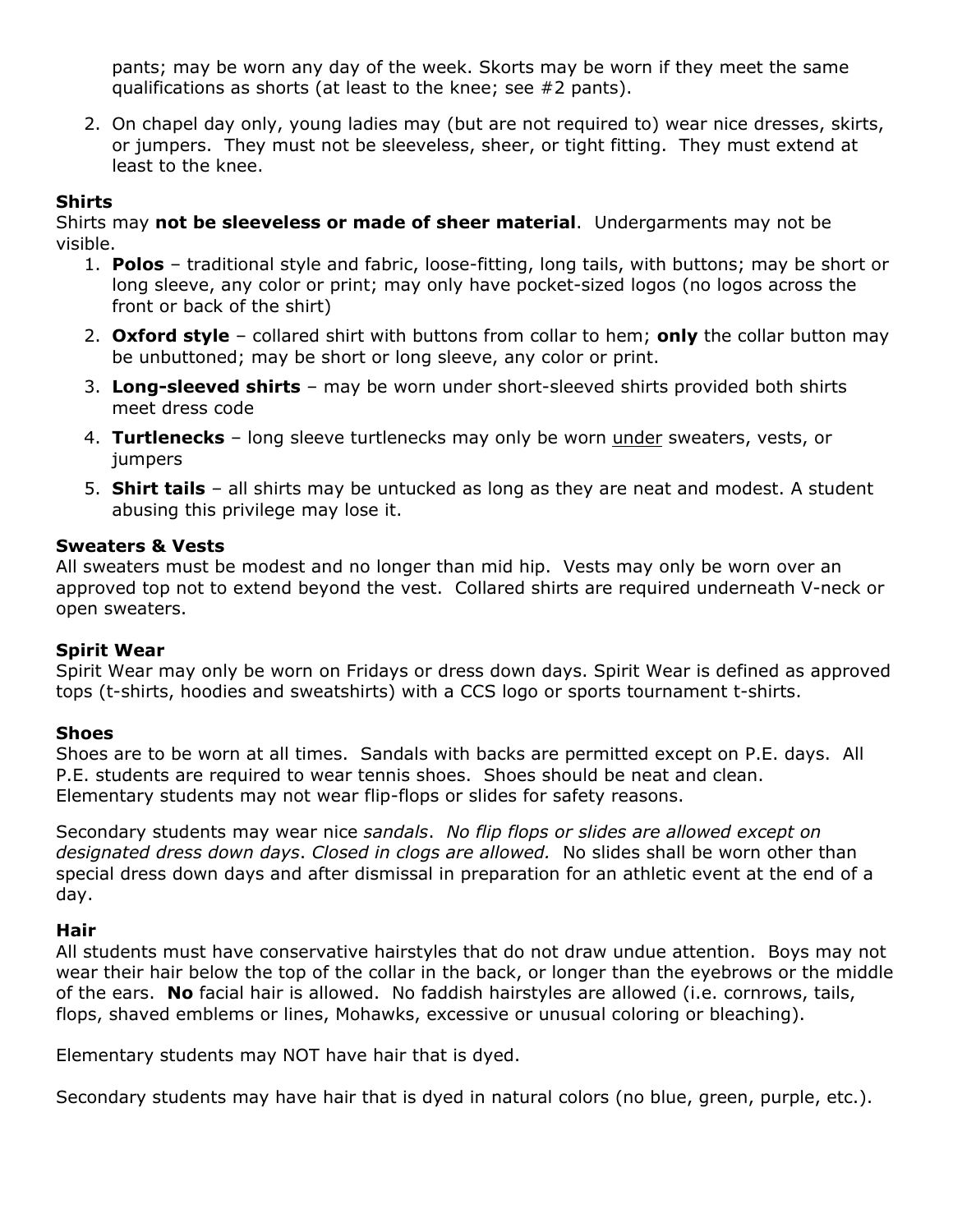## **Jackets/Coats**

If students are cold in the classroom, they may wear a sweater or school-approved jacket. The approved jackets/coats are:

- 1. CCS warm-up jackets or CCS Letter jackets
- 2. Grey or black fleece jackets with the school logo
- 3. Black, grey or gold jackets with the school logo (including quarter zip jackets)
- 4. Sports coat or suit jacket

### **Jewelry, Piercings, Cosmetics, Tattoos**

Girls may wear **jewelry** that is modest and that does not draw undue attention. Girls may have two ear piercings per ear. Boys may not wear earrings, other effeminate apparel, or chains hanging from clothing.

Students may not have any facial **piercings** or piercings on other parts of their body that can be seen when in school, athletic, or extracurricular dress code.

Elementary girls may NOT wear **cosmetics**. Secondary girls may wear cosmetics in moderation and in an inconspicuous manner. If makeup is very obvious or distracting, it will be considered inappropriate and the student will be required to remove it.

Students may not have **tattoos and/or body art** that are visible with the school day dress code or with any athletic uniform.

### **PE uniforms**

### **Elementary**

Elementary students who are permitted to change for PE classes must wear a black or gold CCS PE T-shirt and black shorts that extend at least to mid-thigh.

#### **Secondary**

The standard junior and senior high uniform is required for all students enrolled in P.E. This uniform consists of a black or gold CCS PE t-shirt and black shorts that extend at least to midthigh. During cold weather, students may also wear black sweats or warm-up pants. Tennis shoes and socks must be worn at all times. Tight-fitting shorts or sweats are not acceptable. Students will not be excused for forgetting to bring uniforms from home. No jewelry is permitted during P.E. class which can possibly bring harm.

#### **Dress Down Days**

Dress down days will be every Friday (unless otherwise designated). Pants or jeans must be properly sized and must not be tight, baggy, excessively worn out, or have holes in them. All pants must be hemmed. Appropriate shoes are required. Tops should follow the school dress code or Spirit Wear guidelines. An occasional "special" dress down day may be offered for a donation to support student groups and charitable projects; such special days might include sports or college shirts, hats, flip flops or slides, etc.

If a student violates the regular school dress code policy more than once per semester, he/she will lose dress down privileges for a month.

Athletic dress code on game days will always supersede dress down days for students.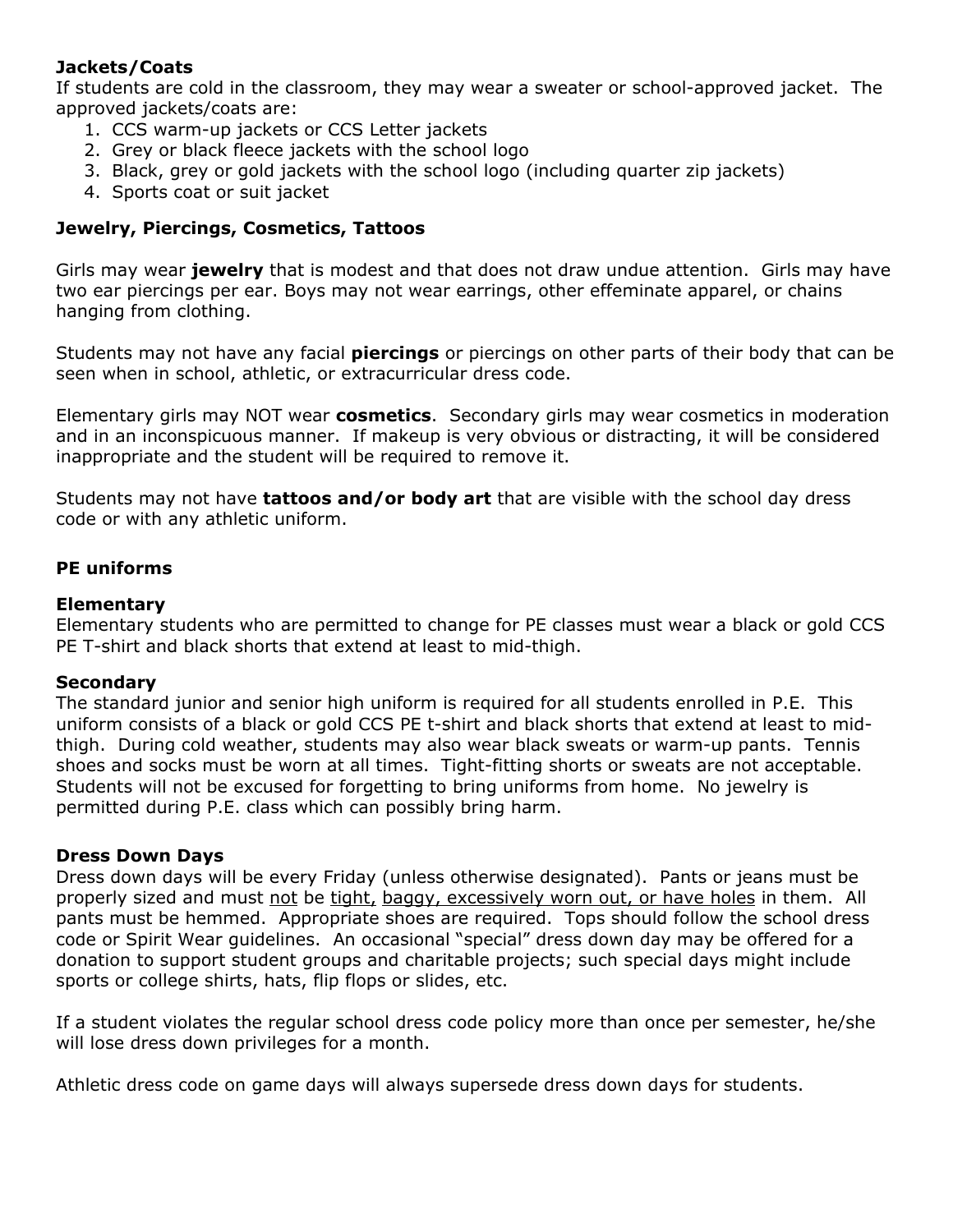# **Dress Code Violations**

## **Elementary Students**

- 1. Minor violations (such as jeans with holes or printed leggings) will receive a warning. If it becomes a pattern, parents will be contacted.
- 2. If students are inappropriately dressed, parents will be called to bring a change of clothes before the student may return to class.

## **Secondary Students**

- 1. The administrator may request that a specific item of clothing not be worn to school again, or, if deemed too extreme, that a change of clothes be made immediately.
- 2. No verbal warnings are required. A written dress code violation will be given to the student as a warning. Upon receiving a second written violation, the student will lose dress down privileges for one month. Upon receiving a third written violation, the student will serve a one-hour detention. Other measures will be taken if needed.

# **Dress Code for Extracurricular Activities**

The guidelines addressing modesty, moderation, cleanliness, neatness, and appropriateness must be followed at all school activities on or off campus by student participants and spectators. CCS administration reserves the right to require a more stringent, or specialized dress code for certain events, and to relax the dress code (i.e. presentations, field trips, concerts, ceremonies) when it deems such action appropriate.

# **Athletic Uniforms**

All students participating on sports teams shall follow the regular school dress code in the choosing of uniform sizes and the wearing of uniform clothing. Therefore, shorts and skirts must extend at least to mid-thigh (at fingertip level or lower). Likewise, undergarments should not show when an athletic uniform is being worn. Any student-athlete that does not feel modestly dressed in a standard-issue sports uniform item will be given the option of wearing another, similar item. Uniform substitutions must be approved in advance by the team's coach, and must not inhibit game play or violate game rules or conditions. Student-athletes who show up to a game in a uniform that violates this policy, as determined by the coach and or the administrator (or designated staff person), will not be allowed to participate in that event. These guidelines apply to both practices and games. All uniform shorts and skirts must be approved when issued.

# **Spirit Week**

Costumes, outfits, etc., worn during spirit week must meet the modesty standards established in the dress code for during school hours. For example, shorts must still be mid-thigh or longer. If in doubt, the student should have the outfit approved by the administrator in advance. Students who are not dressed modestly will not be allowed to attend class until they have changed clothes.

## **Swimming Activities**

Girls must wear modestly cut one-piece swimming suits. Boys must wear boxer-style swimming suits.

## **Banquets and Other Formal Events**

Young ladies' dresses must meet the following guidelines:

- 1. Dress length must not be shorter than 3 inches above the knee (the short side of a 3x5 notecard).
- 2. Slits in dresses may not extend above 3 inches above the knee (the short side of a 3x5 notecard).
- 3. Dresses may not have any cutouts.